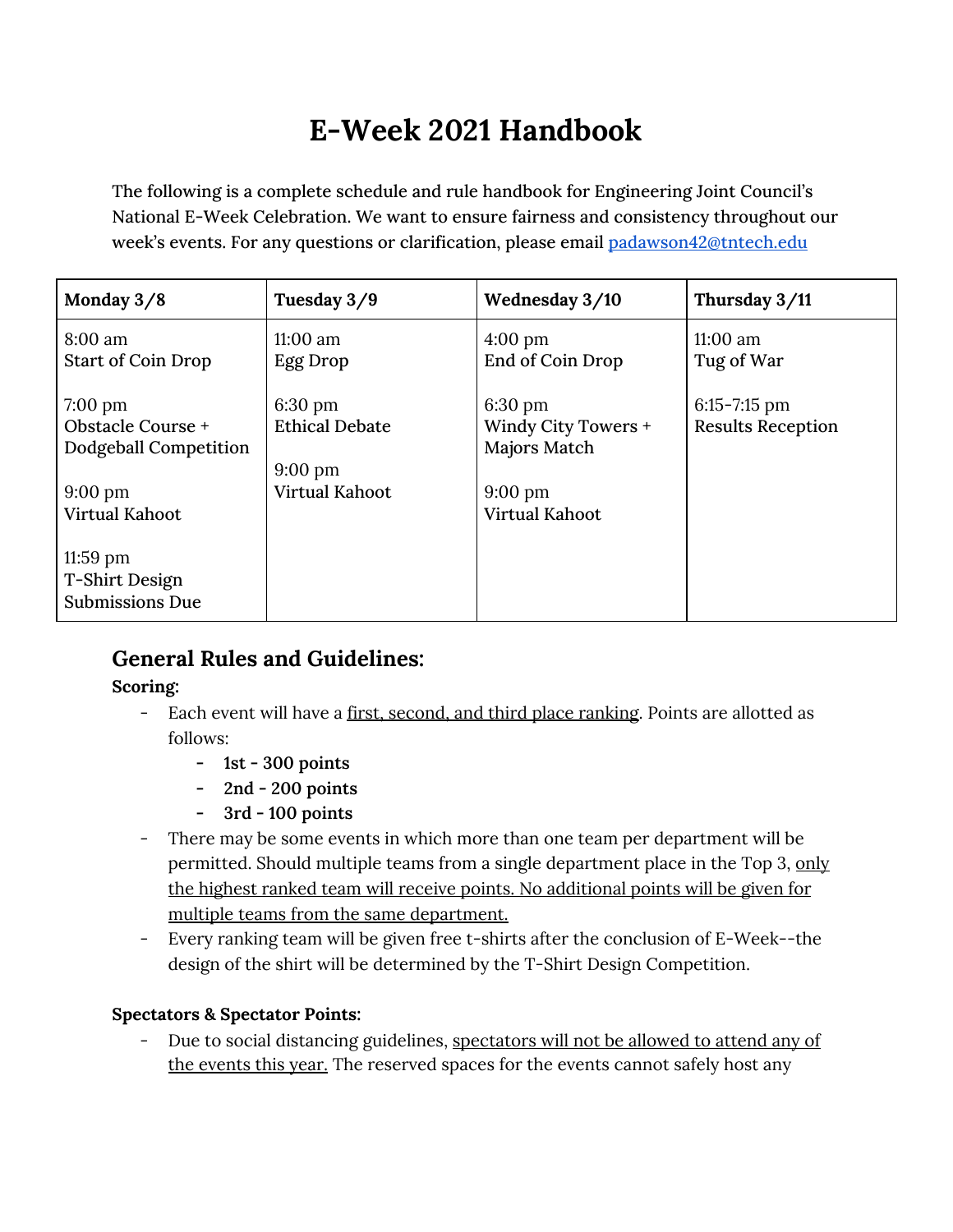additional students outside of the participating teams, volunteers, and event coordinators.

- Due to this, spectator points will not be allotted as they traditionally have been. Instead, each day at 9:00 pm, we will be hosting a live Kahoot game for up to 2000 students to compete for points for their major.

### **Kahoot:**

- At 9:00 pm, the code for each evening's respective game will be automatically uploaded to our Instagram @tntechejc
- From there, we will be livestreaming the game from YouTube Live. The link to the EJC Channel is available in our Instagram bio.
- Scoring will be treated like every other event, each evening's Top 3 will earn points for their major
- In order to be eligible to compete for your department the following is required:
	- **Kahoot Nickname:** Your display name before the game begins MUST be your TTU Username--the first part of your email address.

For example: [padawson42@tntech.edu](mailto:padawson42@tntech.edu) would have the Kahoot Nickname "padawson42"

- Before the game begins and is displayed on the livestream, our team will be monitoring the entries. Any inappropriate names added will be removed. Should too many disruptions occur, the Kahoot for that evening will be cancelled and no points will be allotted.
- If persistent issues occur throughout the week with inappropriate language, derogatory terms, slurs, etc., all points earned by the departments from Kahoot will be automatically deducted from the overall totals.
- **- Confirmation Email:** After placing in the Top 3, you must email your name and respective major to [padawson42@tntech.edu](mailto:padawson42@tntech.edu) immediately following the conclusion of the game. Without a confirmation email, no points will be allotted.

# **T-Shirt Design:**

- In order for EJC, as a university organization, to have t-shirts printed, there are very specific guidelines and rules that must be followed
	- We have tried to make the rules as concise as possible, however, as a disclaimer, by choosing to participate in this event and upload a submission, you must be aware that if there are any discrepancies with your design with our directors, it may be subject to disqualification.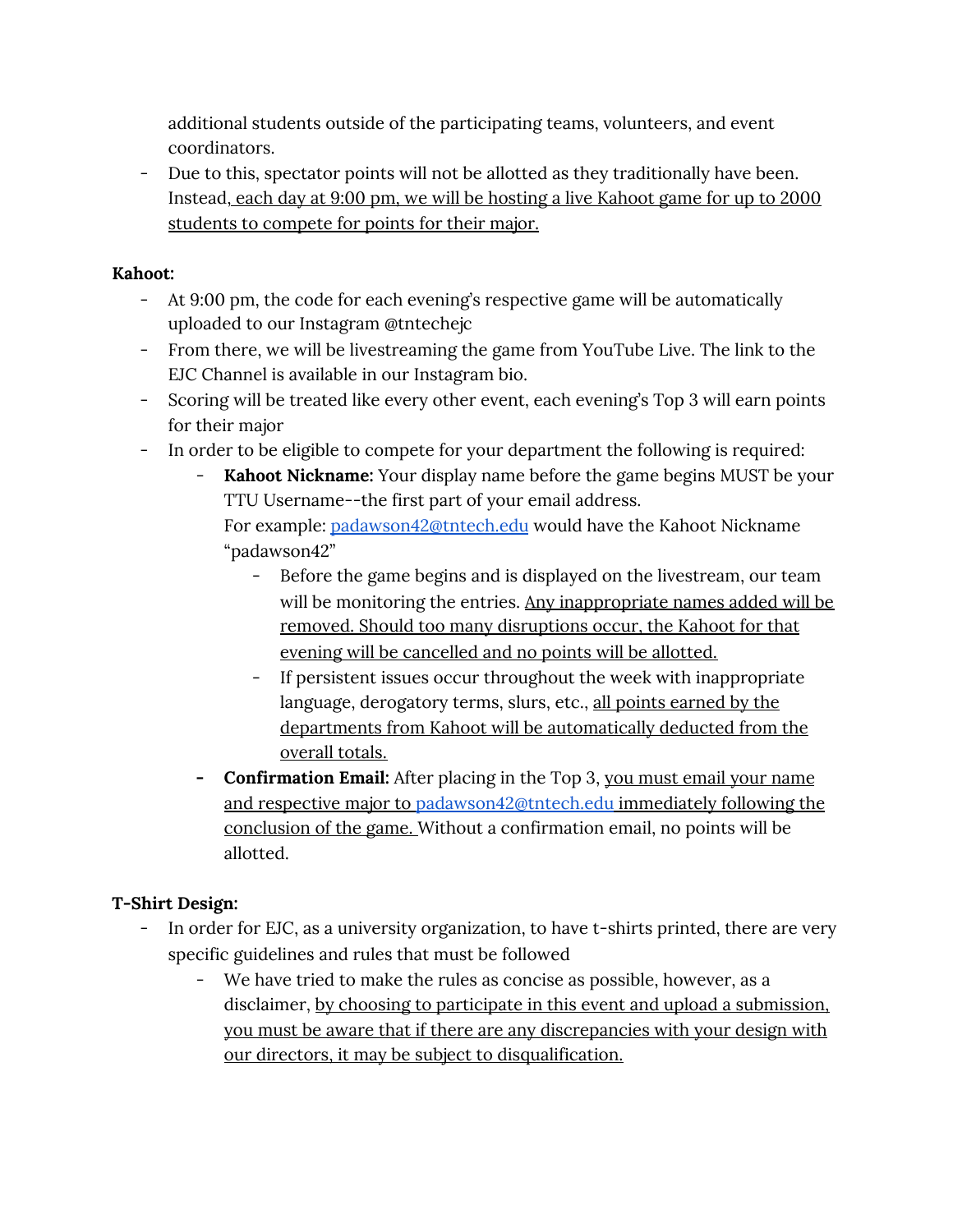- Each design will be subject for approval by our staff and directors. Following approval, the remaining designs will be anonymously voted on by the EJC Representatives.
- For more specific rules please refer to the event's main guideline page

#### **Coin Drop:**

- This year the Coin Drop will count as an event to earn points for your department. The Top 3 departments will receive 300, 200, and 100 points respectively. The net total of the "Bucket Points" will **NOT** be added to your department's overall total.
- Each department is responsible for determining their Mr. and Miss Engineer Representatives. The department must notify the EJC Officers of their decision by Friday, March 5th at 4:00 pm.
	- Please email [padawson42@tntech.edu](mailto:padawson42@tntech.edu) with the first and last names of each student and the department they are representing

#### **General Clauses and Disclaimers:**

- Although participation is usually encouraged as much as possible, some events may not be able to host multiple teams per major due to limited room capacity or supplies. Please understand that, unless otherwise stated in an event's main guideline page, duplicate teams will be permitted at a first come first serve basis
	- Each department will be guaranteed space and supplies for at least one team per event
- If a department does not have enough participating students to form a team, students from other departments may be recruited. Should that team place, points will be fairly distributed among the represented majors.
- In order to compete in any event, social distancing between teams will be enforced, as well as the use of masks. If you wish to not wear a mask *correctly*, you will be asked to leave, potentially forfeiting your team's participation.
- Any official changes to any of the events throughout the week will be communicated via our Instagram
- The EJC Officers have tried to ensure complete fairness and consistency among our events. **It is up to each event's coordinators to handle any discrepancies that may arise in the appropriate manner that they see fit in a case by case basis. Should there be any negligence of established rules, teams may be subject to disqualification.**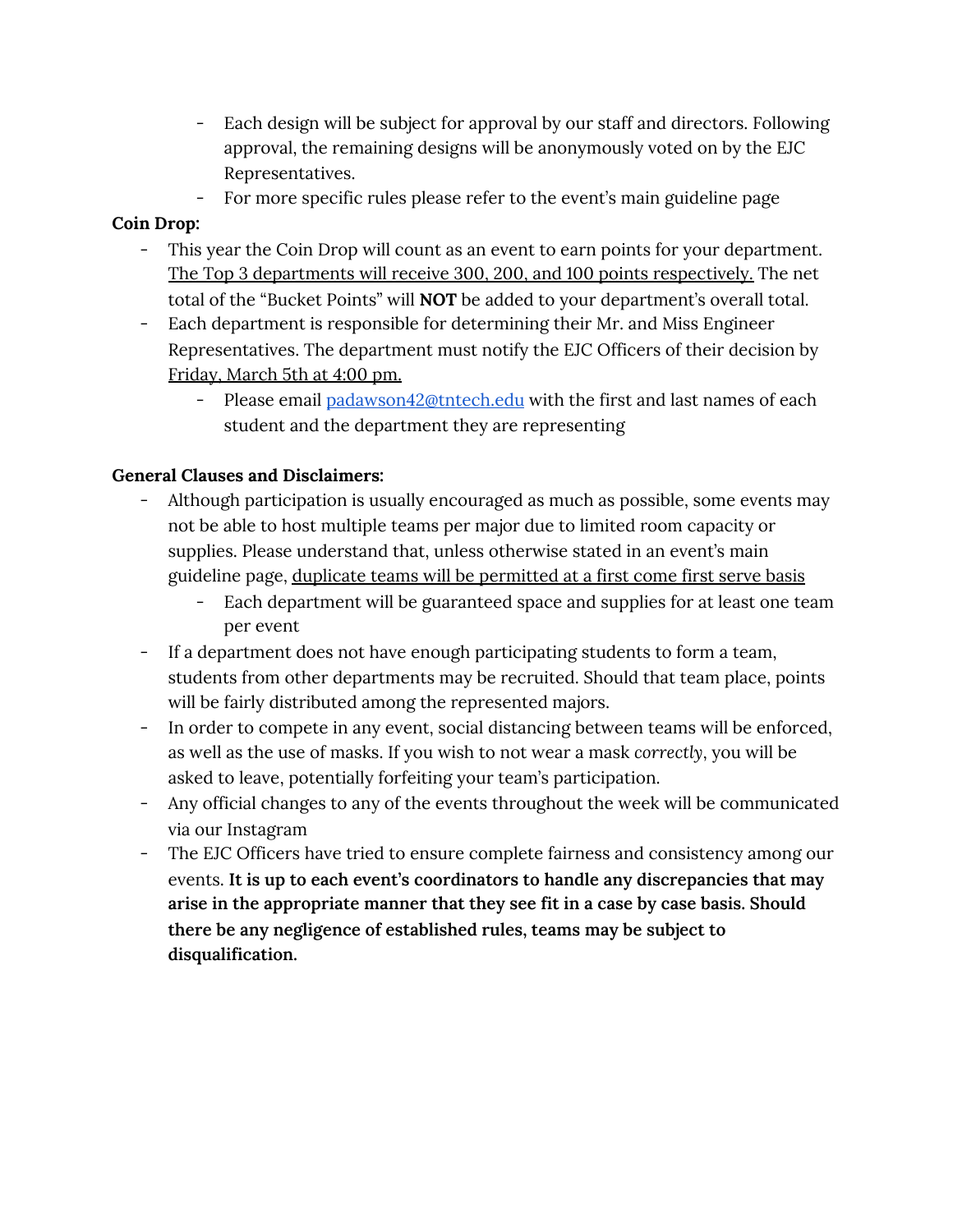# **T-Shirt Design Competition**

**Time:** *Monday, March 1st - Monday, March 3rd 11:59 pm*

**Purpose:** To submit a winning design that will be on the official EJC E-Week 2021 t-shirts given to each event's first, second, and third placing teams.

- Design must be for a short-sleeved shirt
- Only 2-3 colors maximum
- Designs may be front and back
- Designs must be uploaded in vector based art files such as AI, EPS, SVG, and PDF **(preferable)**, however JPEG or PNG will be accepted for submission purposes. If your design is selected, we will contact you for any additional changes to the file we may need.
- Please submit files to the following Dropbox: <https://www.dropbox.com/request/4gsuZ9WLsL6NQbxkIVit> You must include your first and last name, department, and email address to be considered a complete submission.
- The student who created the winning design will receive a free t-shirt
- The design cannot be focused on a specific department--it may be engineering themed, but cannot focus on just one major
- Designs cannot include any copyrighted images
	- This includes, but is not limited to the use or imagery of Awesome Eagle or any eagle/bird depiction. Such components cannot be printed by our organization due to copyright.
- No inappropriate language, derogatory terms, slurs, etc. will be tolerated.
- Failure to comply with these rules will result in the disqualification of your submission no questions asked.
- By choosing to participate in this event, you recognize that any discrepancies with your design decided by our staff and directors will be automatically disqualified. All designs have to be approved by our directors in order to be printed by a university organization.
- While we hope to select a winner within the duration of E-Week to allocate points to that student's department, please be aware the approval process could potentially be a tedious matter in which the winner may not be decided until after E-Week. In such a case, no points will be allocated for the event.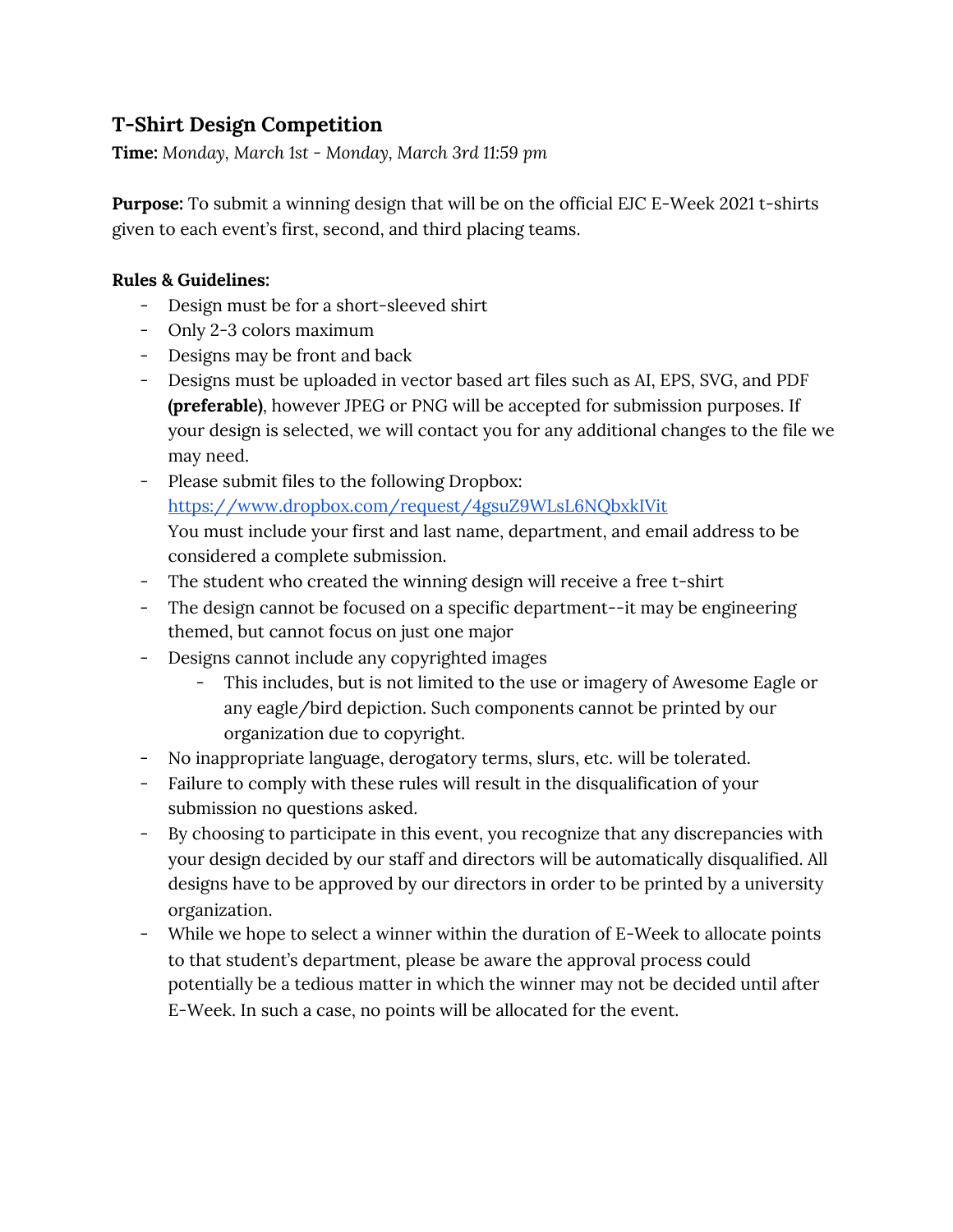# **Coin Drop**

**Time:** *Monday, March 8th 8:00 am - Wednesday, March 10th 4:00 pm* **Location:** *Department Offices*

**Purpose:** To elect one department's representatives as Mr. and Miss Engineer who will receive a scholarship composed of the money raised from the competition

**Strategy:** Add coins to your department's bucket to accumulate points and place paper bills in other departments' buckets to deduct points

- Coins add positive points
	- $-$  \$0.01 = +1 points
		- $$0.05 = +5$  points
		- $$0.10 = +10 \text{ points}$
		- $$0.25 = +25 \text{ points}$
- Paper bills deduct points
	- $-$  \$1 = -100 points  $$5 = -500$  points  $$10 = -1000$  points
		- $$20 = -2000$  points
- The Coin Drop Buckets will be located in each department's office beginning 8:00 am on Monday, March 8th until 4:00 pm on Wednesday, March 10th at which they will be promptly removed
- To ensure accuracy and fairness, all bucket collections will be taken to a bank for counting
- The three departments will the highest net totals will be ranked first, second, and third and receive those ranks' respective points to their overall total
	- The department with the winning bucket will have their representative students crowned as Mr. and Miss Engineer for E-Week 2021 and will receive a scholarship composed of the funds raised by the competition
- Each department is responsible for determining their Mr. and Miss Engineer Representatives. The department must notify the EJC Officers of their decision by Friday, March 5th at 4:00 pm.
	- Please email [padawson42@tntech.edu](mailto:padawson42@tntech.edu) with the first and last names of each student and the department they are representing
- Buckets are not to be opened for any reason and will be sealed to prevent tampering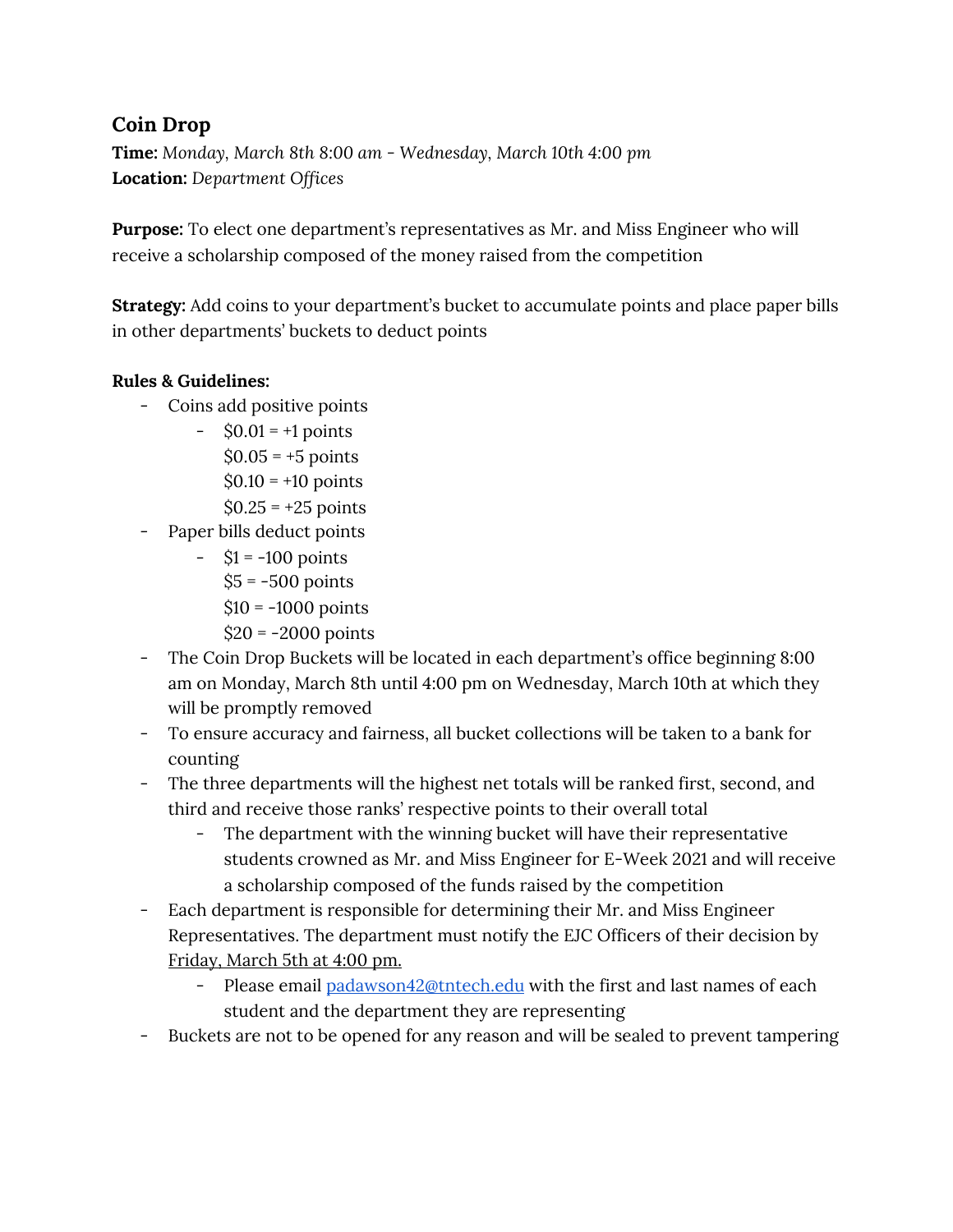- After retrieval of the buckets, if any appear to have been opened, adjusted, or in any condition other than how they were originally, that department is subject to disqualification.
- If foul play is suspected from other departments, the winner will not be decided by the net totals of the buckets. Instead, each department's representatives will go through a scholarship application process in which our team will then select two students.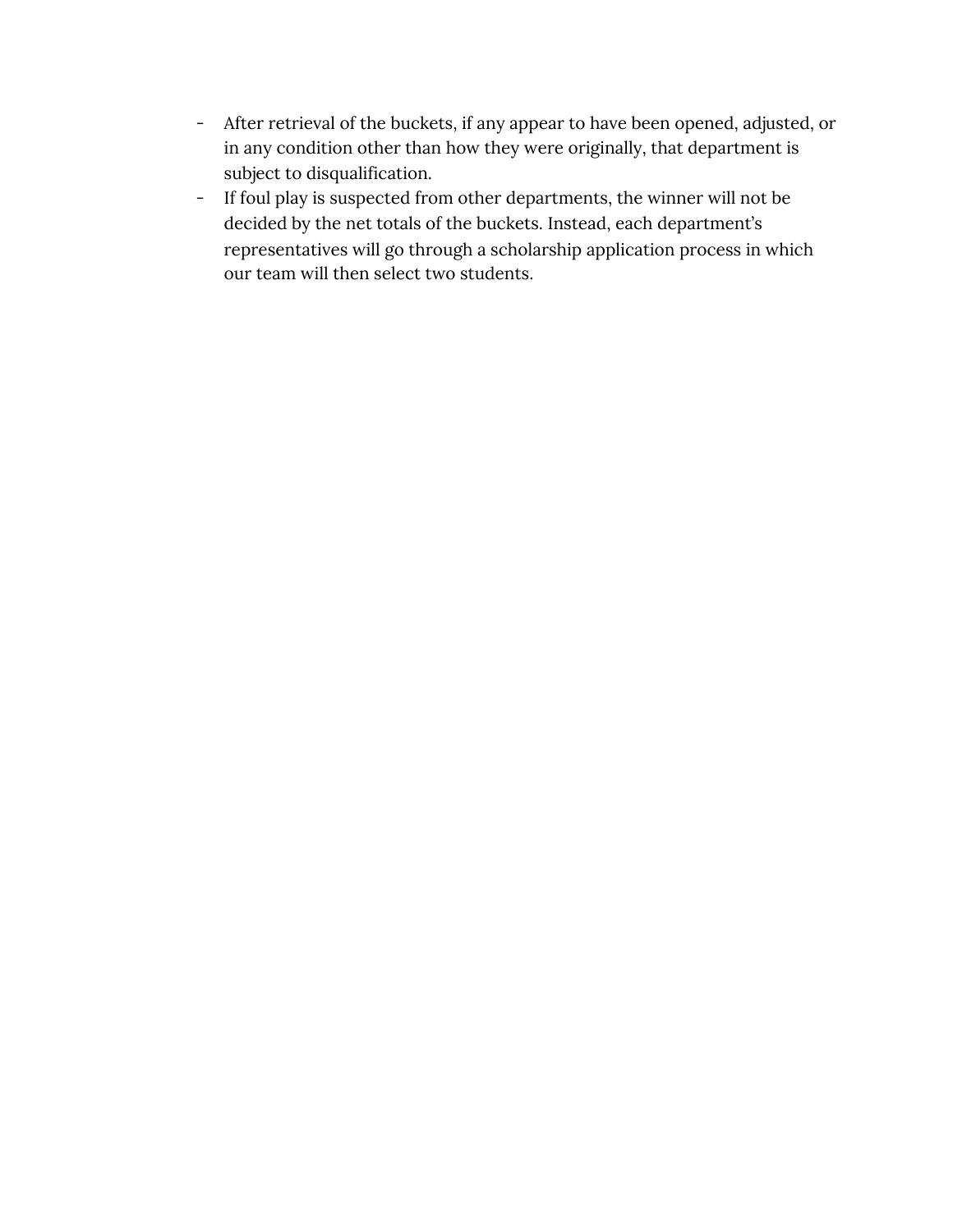### **Obstacle Course**

**Time:** *Monday, March 8th 7:00 pm* **Location:** *Hooper Eblen Gymnasium*

**Purpose:** To compete in a relay-race type of obstacle course composed of several different aspects testing both mental and physical stamina

**Strategy:** Have your team complete the course in the shortest amount of time

- Each team will consist of five members
	- The team for the Obstacle Course does not have to be composed of the same students for Dodgeball and vice versa. The two teams can be composed of the exact same students, or be completely separate
- Each member must individually complete the obstacle course and sprint back to their team for the next member to start. Each team will be timed for the best comparison.
- For portions of the course pertaining to mathematical tasks, team members can receive help from their team from the sidelines
- Social distancing must be maintained and properly worn masks are required.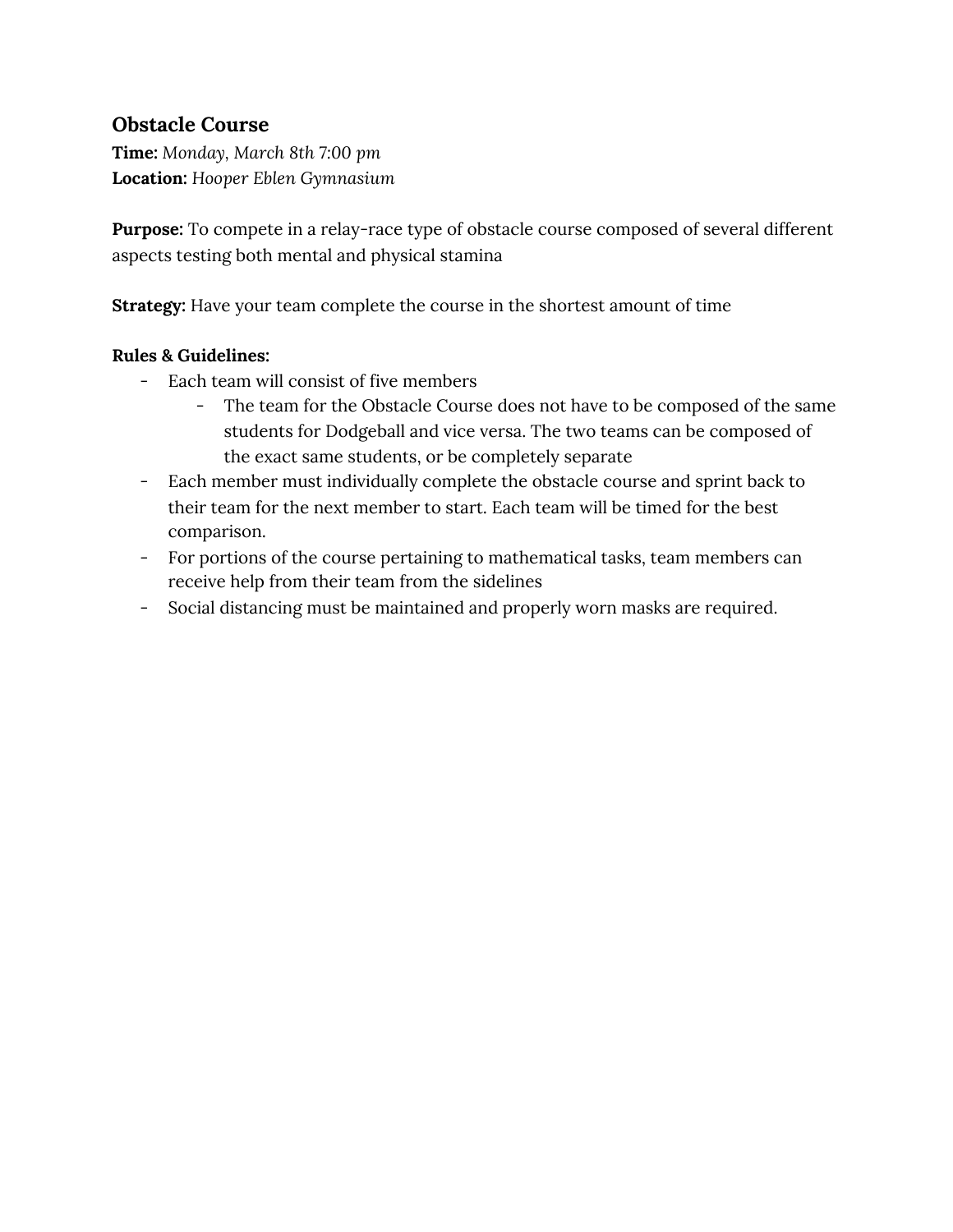# **Dodgeball**

**Time:** *Monday, March 8th immediately following the Obstacle Course* **Location:** *Hooper Eblen Gymnasium*

- Each team will consist of six members
- No headshots.
- No crossing the centerline
- No holding the ball longer for longer than 5 seconds
- If you get hit you are out, but if you are hit and your teammate catches, you are safe
- If your ball is caught you are out
- You can use the ball to block thrown balls
- If any ball ricochets off a person on your team and hits you, you are out, but if the ball ricochets off an object that is not a person you are safe
- If your teammate catches the ball, and you are already out, you are granted to come back in
- A designate referee will be facilitating play
- Social distancing must be maintained and properly worn masks are required.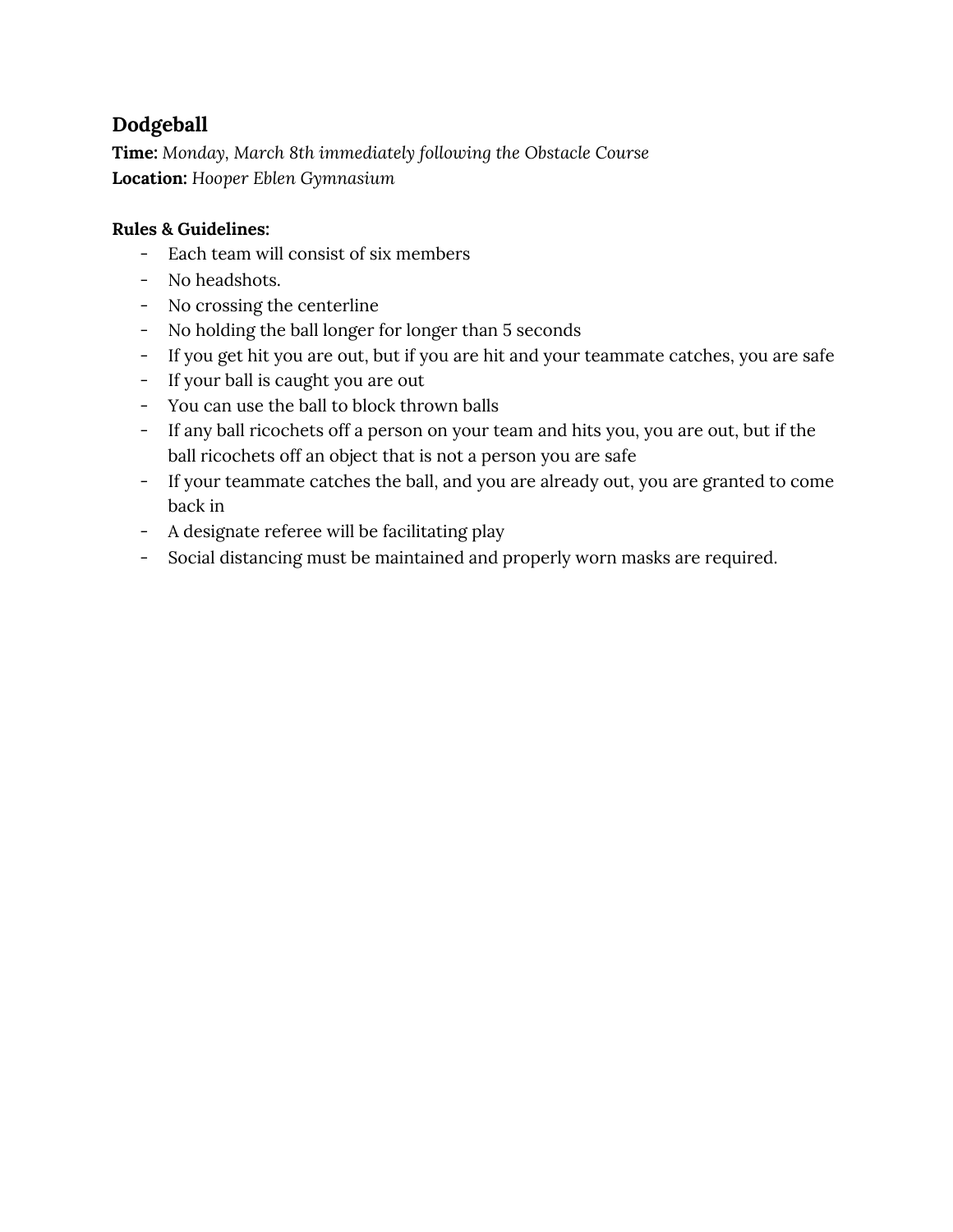# **Egg Drop**

**Time:** *Tuesday March 9th 11:00 am* **Location:** *Prescott Room 215*

**Strategy:** Create a structure that protects an egg from cracking that additionally can be dropped accurately on a target

- Each team will consist of five members
- Only materials provided to each team will be permitted for use
	- Teams may negotiate trades amongst each other for materials
	- Materials may be cut or altered
- Teams will have 10 minutes to build their structure
- Each team will decide one member to drop the contraption
- Winners will be determined first by condition of the egg, then with accuracy as a tiebreaker
	- Precedence is as follows:
		- No cracking of the egg > Small cracks or dents > Shattered
	- Should multiple eggs survive, or all structures fail to protect the egg, winners will be determined based on the distance between the center of the target and the largest, intact piece of their structure
- Teams will go one at a time and each team's results will be recorded
- Social distancing must be maintained and properly worn masks are required.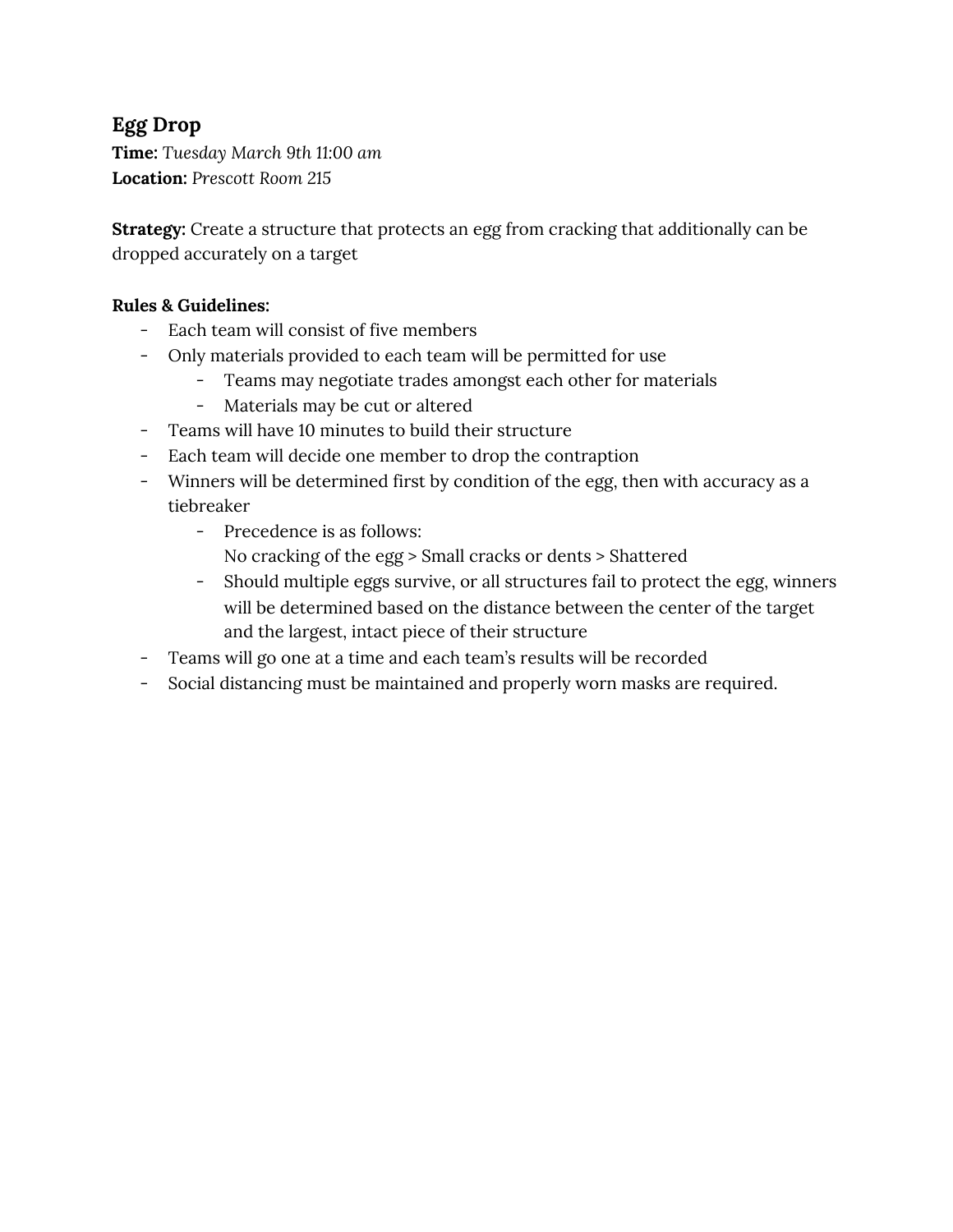### **Ethical Debate**

**Time:** *Tuesday, March 9th 6:30 pm* **Location:** *Derryberry Auditorium*

**Purpose:** To debate a presented ethical topic within engineering with the opposing team for a panel of judges

- Each team can consist of up to six members, however only four team members can be seated at their table before the debate begins.
- No teammate substitutions are allowed during the debate, only between matches.
- A moderator will introduce the competing teams and judges, and note which team is randomly assigned as Team A (the presenting team for the first case) and Team B (the presenting team for the second case)
- The moderator will introduce the first case and question to which Team A will be responding. Neither judges nor the teams will know the question being asked. – Moderator's Period.
- Team A will have up to two minutes to confer with their teammates seated, after which any members of team A seated may speak for up to five minutes total in response to the question – Presentation Period.
- Next, Team B will have up to one minute to confer, after which Team B may speak for up to three minutes in response to Team A's presentation. This is the Commentary Period. During the commentary, a team's role is to help the other team perfect its presentation, NOT present its own position on the case. The goal is to point out the flaws in Team A's presentation, comment on its strengths, and note what needs further explanation. Team B is welcome to pose questions for Team A (Team A is not required to answer them). There should be no "spit-fire questioning" in an attempt to overwhelm the other team.
- Team A will then have up to one minute to confer and then three minutes to respond to team B's commentary- Response period.
- Judges will then begin their ten-minute question-and-answer session with Team A. Judges may confer briefly before asking questions. Team members must not confer longer than 30 seconds after each question.
- Judges will then evaluate the presentation, response, and responses to the judges of Team A and the commentary of Team B, and score them. Then the moderator will announce the second case to which Team B will now be the presenters and Team A will be providing commentary.
- It will be a tournament of rounds depending on how many teams register.
- Each debate will be a maximum of 30 minutes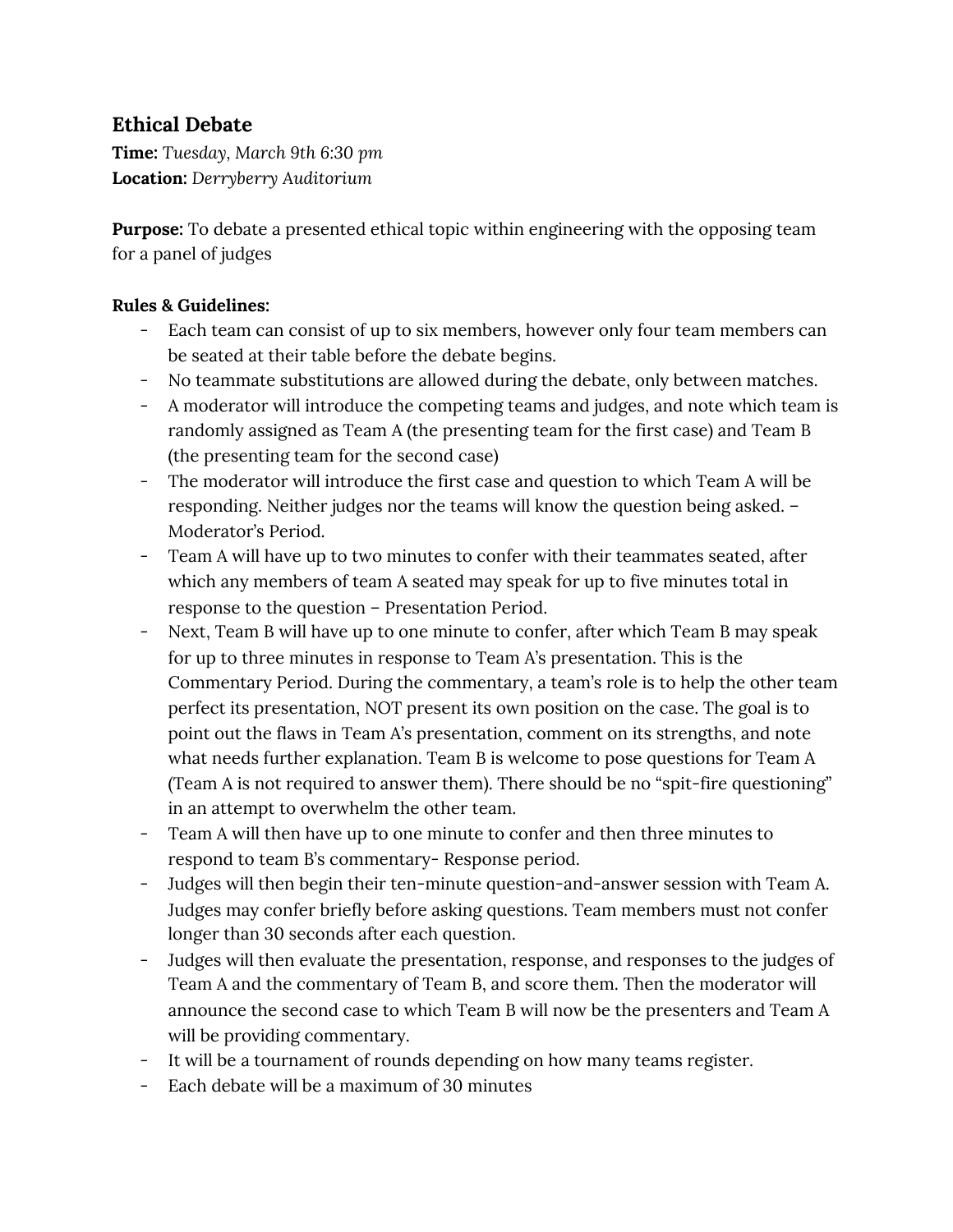### **Windy City Towers**

**Time:** *Wednesday, March 10th 6:30 pm* **Location:** *Bell Hall 282*

**Strategy:** Construct a paper tower that can withstand as much wind as possible without sliding or toppling over

- Each team will consist of five members
	- The team for Windy City Towers does not have to be composed of the same students for Majors Match and vice versa. The two teams can be composed of the exact same students, or be completely separate
- Build time will be 15 minutes
- Each team will be given a limited amount of copy paper and masking tape
	- Teams may trade in their scrap design for brand new materials
- Each tower must be able to hold a metal washer at least 14" above the ground
- It must be freestanding--not taped or attached to the ground
- Each group can redeem one chance during build time to test their tower before the build time is over, however extra time will not be granted.
- Competition testing will be conducted in multiple rounds.
	- First round will be a maximum distance between the fan and tower, increasing speed each round.
	- If still standing, then decrease the distance, resetting again at lowest speed and increasing there after
- In the case of all towers falling on the first round, a second evaluation and building period will follow
- In case of an ultimate tie, placements will be determined on the duration of time each team's structure remains standing
- Social distancing must be maintained and properly worn masks are required.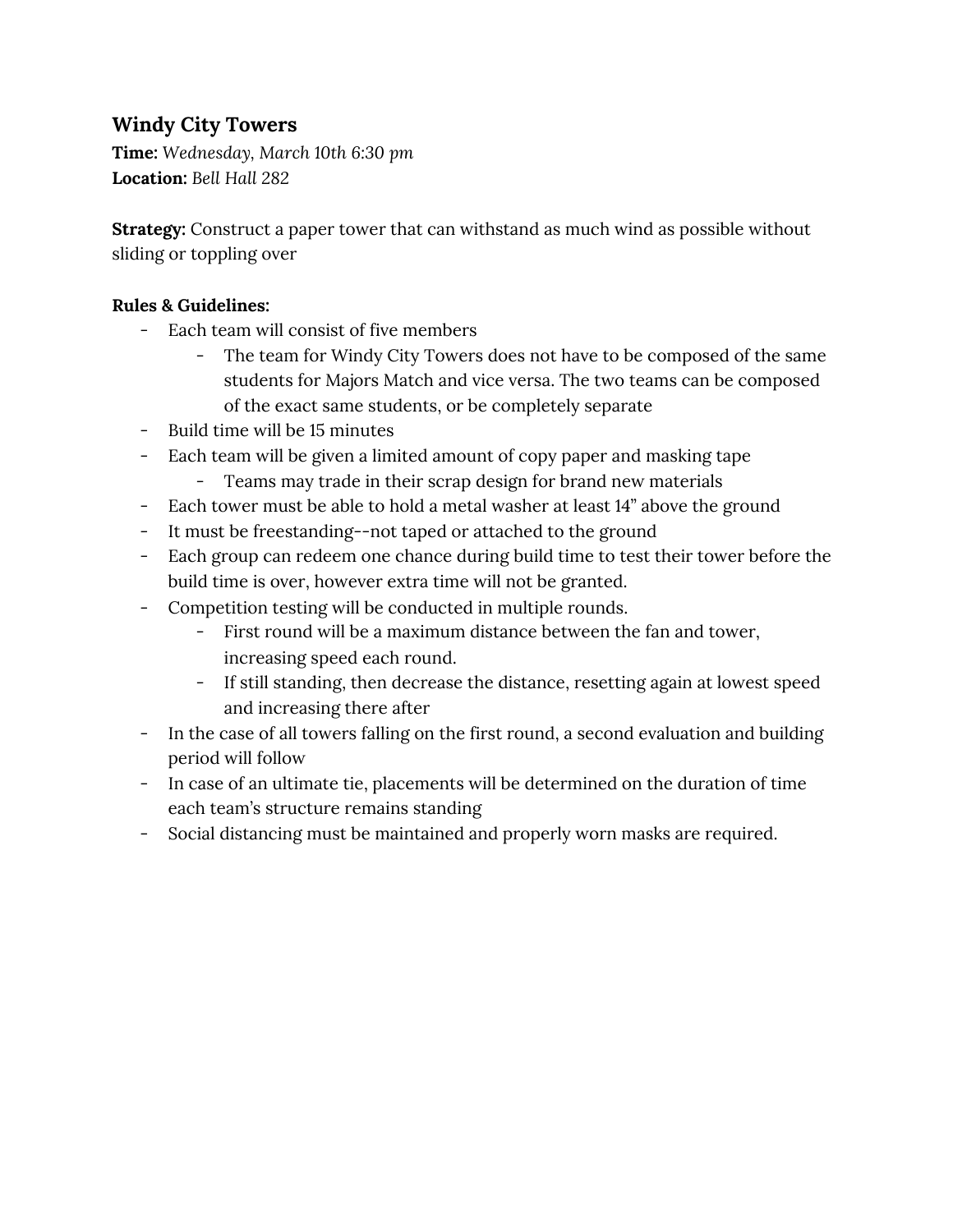### **Majors Match**

**Time:** *Wednesday, March 10th immediately following Windy City Towers* **Location:** *Bell Hall 282*

**Purpose:** To compete in a Family Feud style of game and earn more points than your competition

- Each team will consist of three to five members
- Two teams will compete at a time
	- After three rounds, the team with the most points wins and moves on in the bracket
- One member from each team will be chosen to hear the question first. Those players will have one chance to answer the question. The team of the player who answer is worth the most points gets to start the round. The player that hits their push-light first can answer first.
- Players from that team guess one at a time, in order. When a given answer overlaps with a previous answer, they can guess again.
- An incorrect answer earns the team a strike.
- If the team guesses all the answers before earning three strikes, the total value of their answers is added to their score.
- After three strikes, the other team has one chance to guess a remaining answer. If they guess correctly, they get to steal all of the points of the correct answers given by the other team.
- Social distancing must be maintained and properly worn masks are required.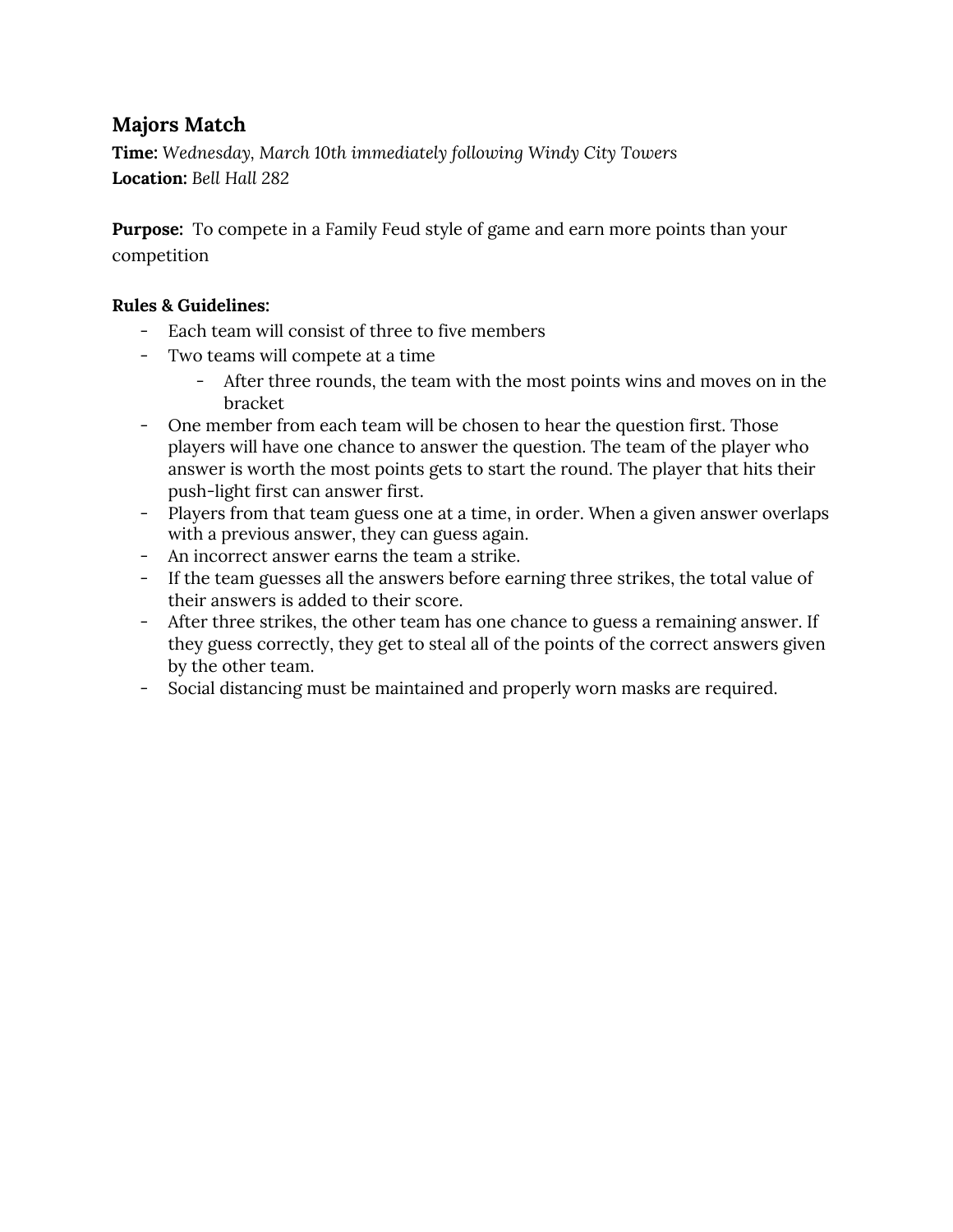# **Tug of War**

**Time:** *Thursday, March 11th 11:00 am* **Location:** *East Sherlock Park*

- Each team will consist of five members
- An indicator will be tied to the middle of the rope
- The winning team will be determined the moment the indicator crosses a team's designated side